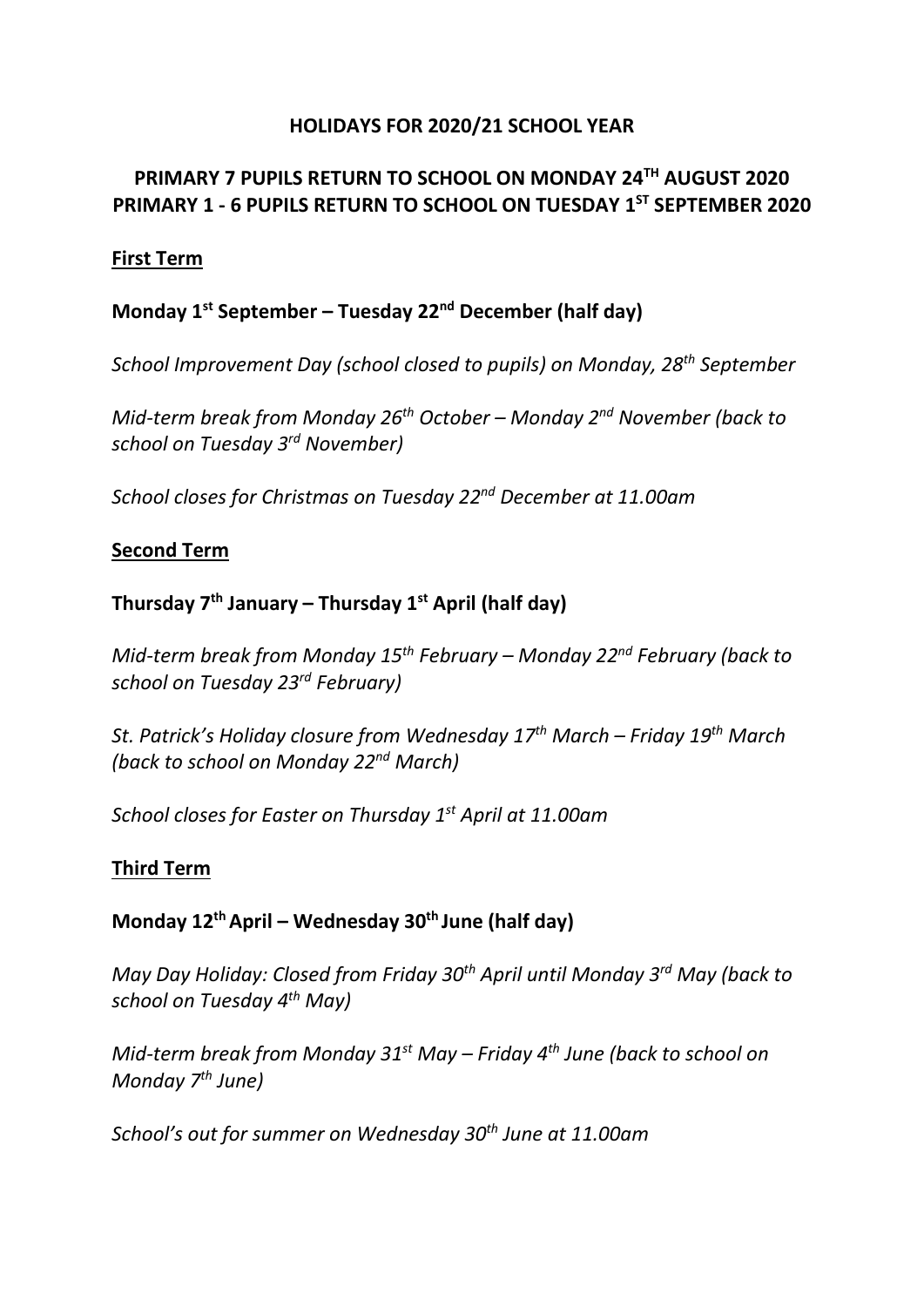## **SAOIRE DON SCOILBHLIAIN 2020/21**

# **TIOCFAIDH DALTAÍ RANG 7 AR AIS AR SCOIL AR AN LUAN 24 Ú LÚNASA TIOCFAIDH DALTAÍ RANG 1 – 6 AR AIS AR SCOIL AR AN MHÁIRT 2 <sup>Ú</sup> MEÁN FÓMHAIR**

## **An Chéad Téarma**

# **An Luan 1<sup>ú</sup> Meán Fómhair – An Mháirt 22<sup>ú</sup> Nollaig (leath lae)**

*Lá Forbartha Scoile (scoil druidte do dhaltaí) ón Luan, 28<sup>ú</sup> Meán Fómhair*

*Sos leath-théarma ón An Luan 26<sup>ú</sup> Deireadh Fómhair – An Luan 2<sup>ú</sup> Samhain (ar ais ar scoil ar an Mháirt 3<sup>ú</sup> Samhain)*

*Druideann an scoil don Nollaig ar an Mháirt 22<sup>ú</sup> Nollaig ag 11.00am*

### **An Dara Téarma**

# **An Déardaoin 7 <sup>ú</sup> Eanáir – An Déardaoin 1<sup>ú</sup> Aibreán (leath lae)**

*Sos leath-théarma ón Luan 15<sup>ú</sup> Feabhra – An Luan 22<sup>ú</sup> Feabhra (ar ais ar scoil ar an Mháirt 23<sup>ú</sup> Feabhra)*

*Druidim Lá Fhéile Pádraig ón Chéadaoin 17<sup>ú</sup> Márta – an Aoine 19<sup>ú</sup> Márta (ar ais ar scoil ar an Luan 22<sup>ú</sup> Márta)*

*Druideann an scoil don Cháisc ar an Déardaoin 1<sup>ú</sup> Aibreán ar 11.00am*

### **An Tríú Téarma**

## **An Luan 12<sup>ú</sup>Aibreán – An Chéadaoin 30<sup>ú</sup>Meitheamh (leath lae)**

*Lá Bealtaine: Druidte ón Aoine 30<sup>ú</sup> Aibreán go dtí an Luan 3<sup>ú</sup> Bealtaine (ar ais ar scoil ar an Mháirt 4<sup>ú</sup> Bealtaine)*

*Sos leath-théarma ón Luan 31<sup>ú</sup> Bealtaine – An Aoine 4<sup>ú</sup> Meitheamh (ar ais ar scoil ar an Luan 7<sup>ú</sup> Meitheamh)*

*Scoil saor don samhradh ar an Chéadaoin 30<sup>ú</sup> Meitheamh ag 11.00am*